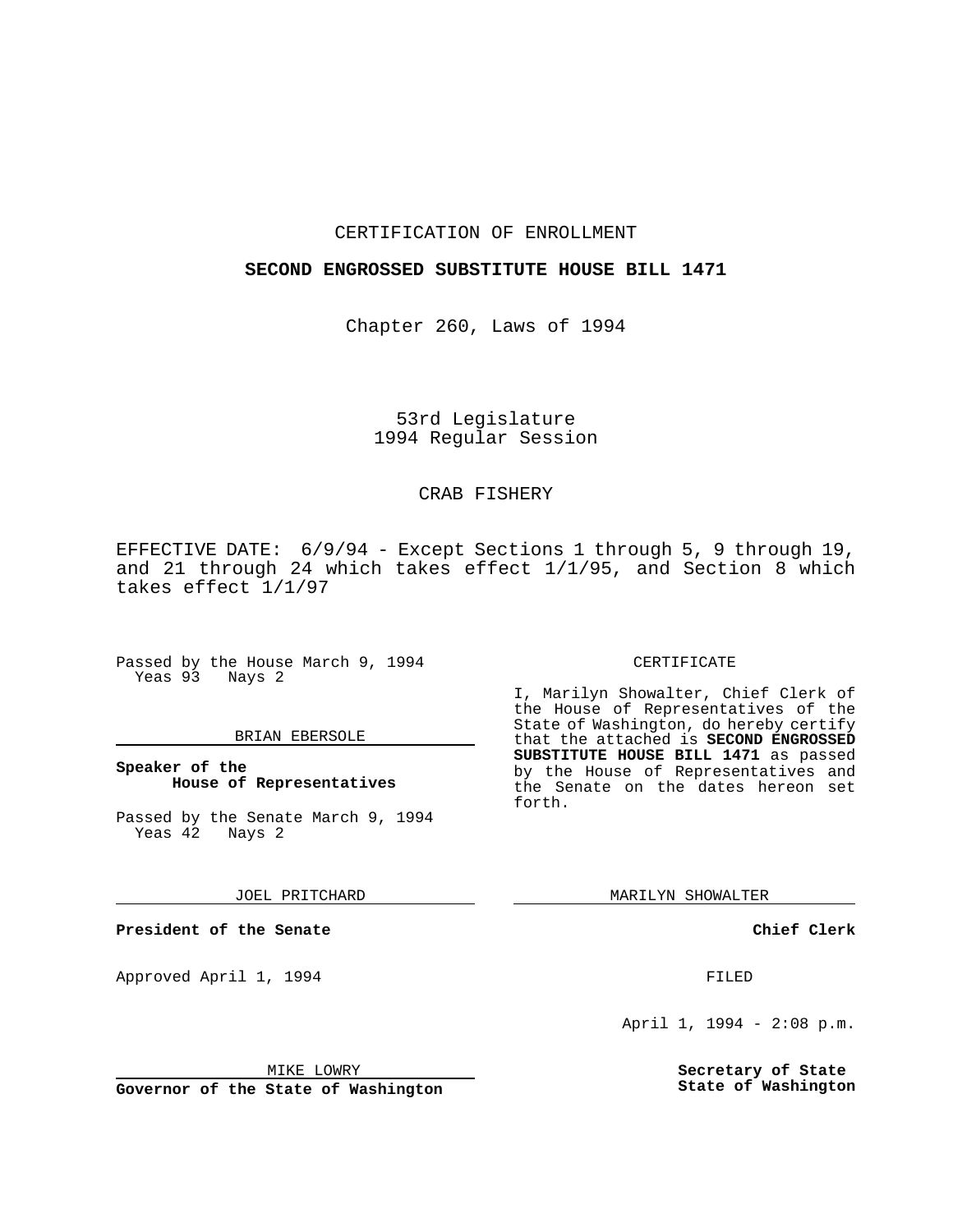## **SECOND ENGROSSED SUBSTITUTE HOUSE BILL 1471** \_\_\_\_\_\_\_\_\_\_\_\_\_\_\_\_\_\_\_\_\_\_\_\_\_\_\_\_\_\_\_\_\_\_\_\_\_\_\_\_\_\_\_\_\_\_\_

\_\_\_\_\_\_\_\_\_\_\_\_\_\_\_\_\_\_\_\_\_\_\_\_\_\_\_\_\_\_\_\_\_\_\_\_\_\_\_\_\_\_\_\_\_\_\_

AS RECOMMENDED BY THE CONFERENCE COMMITTEE

Passed Legislature - 1994 Regular Session

# **State of Washington 53rd Legislature 1993 Regular Session**

**By** House Committee on Fisheries & Wildlife (originally sponsored by Representatives King, Basich, Orr, Fuhrman, Brumsickle, Foreman and G. Cole)

Read first time 03/01/93.

 AN ACT Relating to non-Puget Sound coastal commercial crab fishery; amending RCW 75.28.044, 75.28.046, 75.28.130, and 75.28.113; reenacting and amending RCW 75.30.050 and 75.28.125; adding a new section to chapter 75.28 RCW; adding new sections to chapter 75.30 RCW; creating a new section; and providing effective dates.

BE IT ENACTED BY THE LEGISLATURE OF THE STATE OF WASHINGTON:

 NEW SECTION. **Sec. 1.** The legislature finds that the commercial crab fishery in coastal and offshore waters is overcapitalized. The legislature further finds that this overcapitalization has led to the economic destabilization of the coastal crab industry, and can cause excessive harvesting pressures on the coastal crab resources of Washington state. In order to provide for the economic well-being of the Washington crab industry and to protect the livelihood of Washington crab fishers who have historically and continuously participated in the coastal crab fishery, the legislature finds that it is in the best interests of the economic well-being of the coastal crab industry to reduce the number of fishers taking crab in coastal waters, to reduce the number of vessels landing crab taken in offshore waters,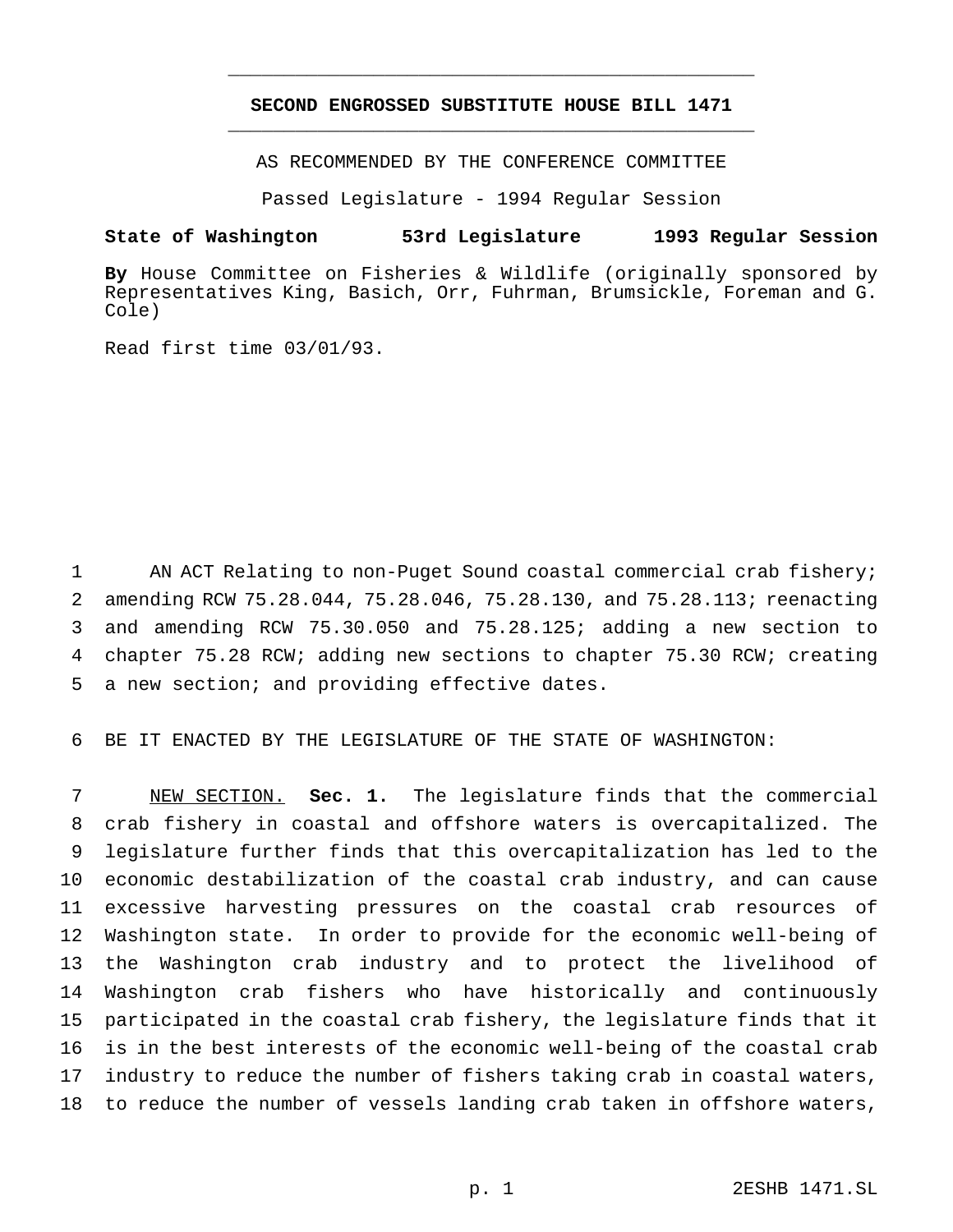to limit the number of future licenses, and to limit fleet capacity by limiting vessel size.

 NEW SECTION. **Sec. 2.** (1) Effective January 1, 1995, it is unlawful to fish for coastal crab in Washington state waters without a Dungeness crab--coastal or a Dungeness crab--coastal class B fishery license. Gear used must consist of one buoy attached to each crab pot. Each crab pot must be fished individually.

 (2) A Dungeness crab--coastal fishery license is transferable. Such a license shall only be issued to a person who proved active historical participation in the coastal crab fishery by having designated, after December 31, 1993, a vessel on the qualifying license that meets the following criteria:

 (a) Made a minimum of eight coastal crab landings totaling a minimum of five thousand pounds per season in at least two of the four qualifying seasons identified in subsection (4) of this section, as documented by valid Washington state shellfish receiving tickets; and showed historical and continuous participation in the coastal crab fishery by having held one of the following licenses or their equivalents each calendar year beginning 1990 through 1993, and was designated on the qualifying license of the person who held one of the following licenses in 1994:

 (i) Crab pot« Non-Puget Sound license, issued under RCW 75.28.130(1)(b);

(ii) Nonsalmon delivery license, issued under RCW 75.28.125;

(iii) Salmon troll license, issued under RCW 75.28.110;

(iv) Salmon delivery license, issued under RCW 75.28.113;

(v) Food fish trawl license, issued under RCW 75.28.120; or

(vi) Shrimp trawl license, issued under RCW 75.28.130; or

 (b) Made a minimum of four landings of coastal crab totaling two thousand pounds during the period from December 1, 1991, to March 20, 1992, and made a minimum of eight crab landings totaling a minimum of five thousand pounds of coastal crab during each of the following periods: December 1, 1991, to September 15, 1992; December 1, 1992, to September 15, 1993; and December 1, 1993, to September 15, 1994. For landings made after December 31, 1993, the vessel shall have been designated on the qualifying license of the person making the landings. (3) A Dungeness crab--coastal class B fishery license is not transferable. Such a license shall be issued to persons who do not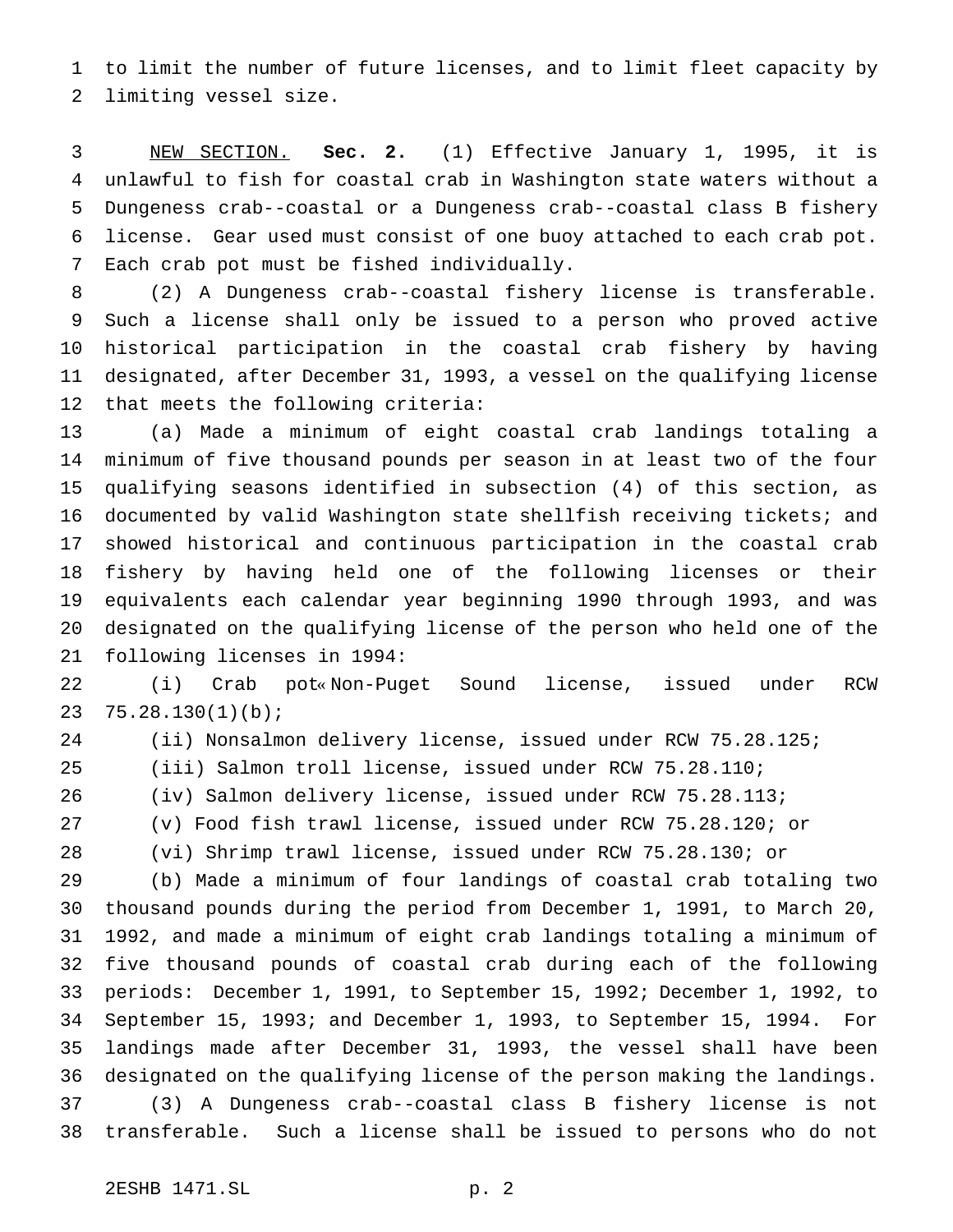meet the qualification criteria for a Dungeness crab--coastal fishery license, if the person has designated on a qualifying license after December 31, 1993, a vessel that made a minimum of four landings totaling a minimum of two thousand pounds of coastal crab, documented by valid Washington state shellfish receiving tickets, during at least one of the four qualifying seasons, and if the person has participated continuously in the coastal crab fishery by having held or by having owned a vessel that held one or more of the licenses listed in subsection (2) of this section in each calendar year subsequent to the qualifying season in which qualifying landings were made through 1994. Dungeness crab--coastal class B fishery licenses cease to exist after December 31, 1999, and the continuing license provisions of RCW 34.05.422(3) are not applicable.

(4) The four qualifying seasons for purposes of this section are:

(a) December 1, 1988, through September 15, 1989;

(b) December 1, 1989, through September 15, 1990;

(c) December 1, 1990, through September 15, 1991; and

(d) December 1, 1991, through September 15, 1992.

 (5) For purposes of this section and section 9 of this act, "coastal crab" means Dungeness crab (cancer magister) taken in all Washington territorial and offshore waters south of the United States- Canada boundary and west of the Bonilla-Tatoosh line (a line from the western end of Cape Flattery to Tatoosh Island lighthouse, then to the buoy adjacent to Duntz Rock, then in a straight line to Bonilla Point of Vancouver island), Grays Harbor, Willapa Bay, and the Columbia river.

 NEW SECTION. **Sec. 3.** (1) The director shall allow the landing into Washington state of crab taken in offshore waters only if:

 (a) The crab are legally caught and landed by fishers with a valid Washington state Dungeness crab--coastal fishery license or a valid Dungeness crab--coastal class B fishery license; or

 (b) The crab are legally caught and landed by fishers with a valid Oregon or California commercial crab fishing license during the calendar year between the dates of February 15th and September 15th inclusive, if the crab were caught in offshore waters beyond the jurisdiction of Washington state, if the crab were taken with crab gear that consisted of one buoy attached to each crab pot, if each crab pot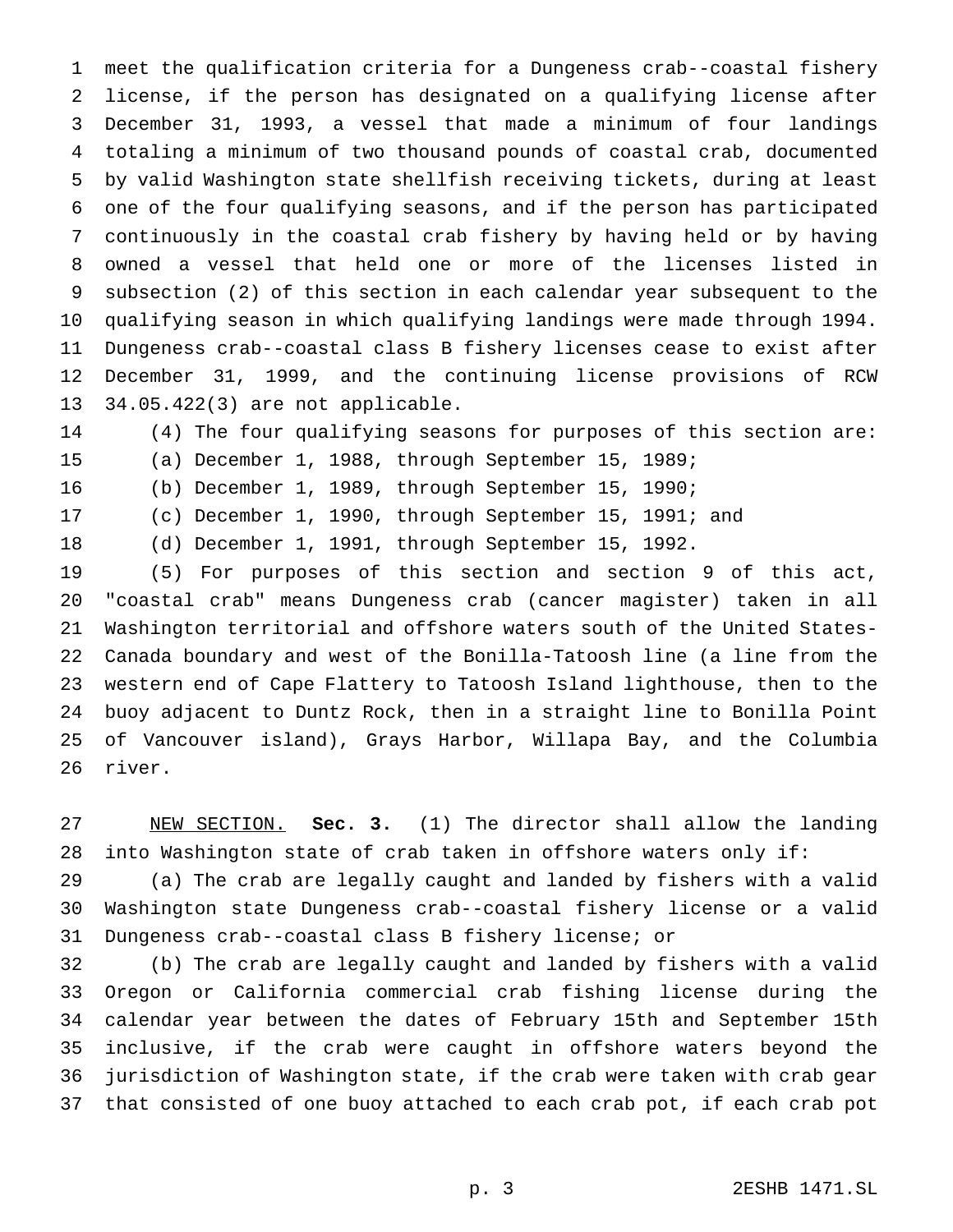was fished individually, and if the fisher landing the crab has obtained a valid delivery license; or

 (c) The director determines that the landing of offshore Dungeness crab by fishers without a Washington state Dungeness crab--coastal fishery license or a valid Dungeness crab--coastal class B fishery license is in the best interest of the coastal crab processing industry and the director has been requested to allow such landings by at least three Dungeness crab processors, and if the landings are permitted only between the dates of December 1st to February 15th inclusively, if only crab fishers commercially licensed to fish by Oregon or California are permitted to land, if the crab was taken with gear that consisted of one buoy attached to each crab pot, if each crab pot was fished individually, if the fisher landing the crab has obtained a valid delivery license, and if the decision is made on a case-by-case basis for the sole reason of improving the economic stability of the commercial crab fishery.

 (2) Nothing in this section allows the commercial fishing of Dungeness crab in waters within three miles of Washington state by fishers who do not possess a valid Dungeness crab--coastal fishery license or a valid Dungeness crab--coastal class B fishery license. Landings of offshore Dungeness crab by fishers without a valid Dungeness crab--coastal fishery license or a valid Dungeness crab-- coastal class B license do not qualify the fisher for such licenses.

 NEW SECTION. **Sec. 4.** A person commercially fishing for Dungeness crab in offshore waters outside of Washington state jurisdiction shall obtain a Dungeness crab offshore delivery license from the director if the person does not possess a valid Dungeness crab--coastal fishery license or a valid Dungeness crab--coastal class B fishery license and the person wishes to land Dungeness crab into a place or a port in the state. The annual fee for a Dungeness crab offshore delivery license is two hundred fifty dollars. The director may specify restrictions on landings of offshore Dungeness crab in Washington state as authorized in section 3 of this act.

 Fees from the offshore Dungeness crab delivery license shall be placed in the costal crab account created in section 6 of this act.

 NEW SECTION. **Sec. 5.** Dungeness crab--coastal fishery licenses are freely transferable on a willing seller-willing buyer basis, if upon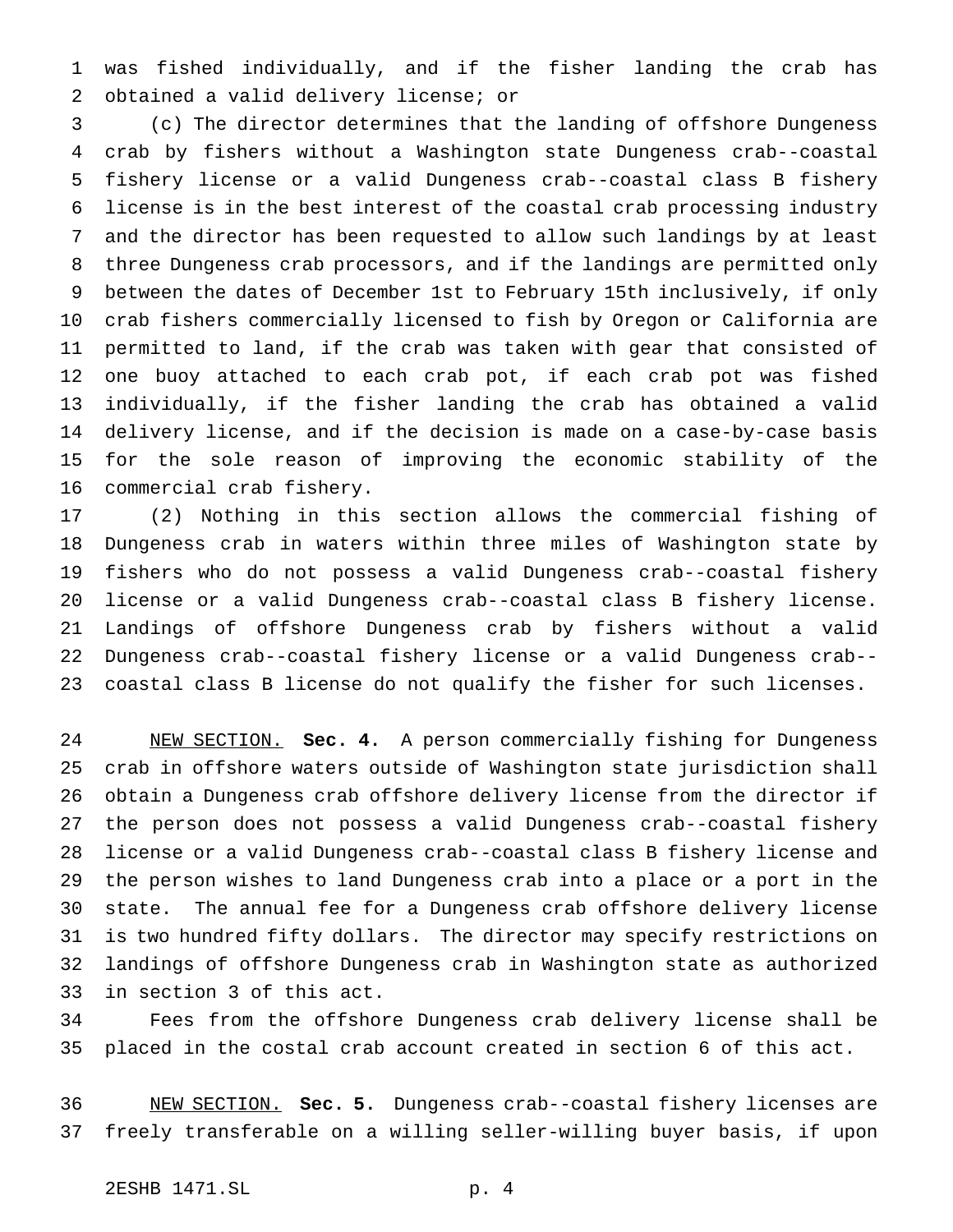each sale of a Dungeness crab--coastal fishery license, twenty percent of the sale proceeds are remitted to the department and deposited in the coastal crab account. Funds shall be used for license purchase as provided in section 7 of this act or for coastal crab management activities as provided in section 8 of this act.

 For any license transfer that includes the transfer of the designated vessel and associated business, the seller must sign a notarized affidavit that the value of the vessel and associated business was not inflated. A marine survey documenting the value of the vessel and associated business shall be filed with the department along with the affidavit and the application to transfer the Dungeness crab--coastal fishery license. The cost of the survey shall be paid by the purchaser.

 NEW SECTION. **Sec. 6.** (1) The coastal crab account is created in the custody of the state treasurer. Only the director or the director's designee may authorize expenditures from the account. The account is subject to allotment procedures under chapter 43.88 RCW but no appropriation is required for expenditures. Funds may be used for license purchase as provided in section 7 of this act, or for coastal crab management activities as provided in section 8 of this act. The appropriate standing committees of the legislature shall review the status and expenditures of the coastal crab account yearly.

 (2) A surcharge of two hundred fifty dollars shall be collected with each Dungeness crab--coastal fishery license and Dungeness crab-- coastal class B fishery license for 1995 and 1996, for the purposes of purchasing Dungeness crab--coastal class B fishery licenses as provided in section 7 of this act. The moneys shall be deposited into the coastal crab account.

 NEW SECTION. **Sec. 7.** Expenditures from the coastal crab account may be made by the department to purchase Dungeness crab--coastal class B fishery licenses during the following time periods:

 (1) January 1, 1995, to December 31, 1995, at a price not to exceed five thousand dollars per license; or

 (2) January 1, 1996, to December 31, 1996, at a price not to exceed three thousand five hundred dollars per license.

 The department shall establish rules governing the purchase of class B licenses. Dungeness crab--coastal class B fishery licensees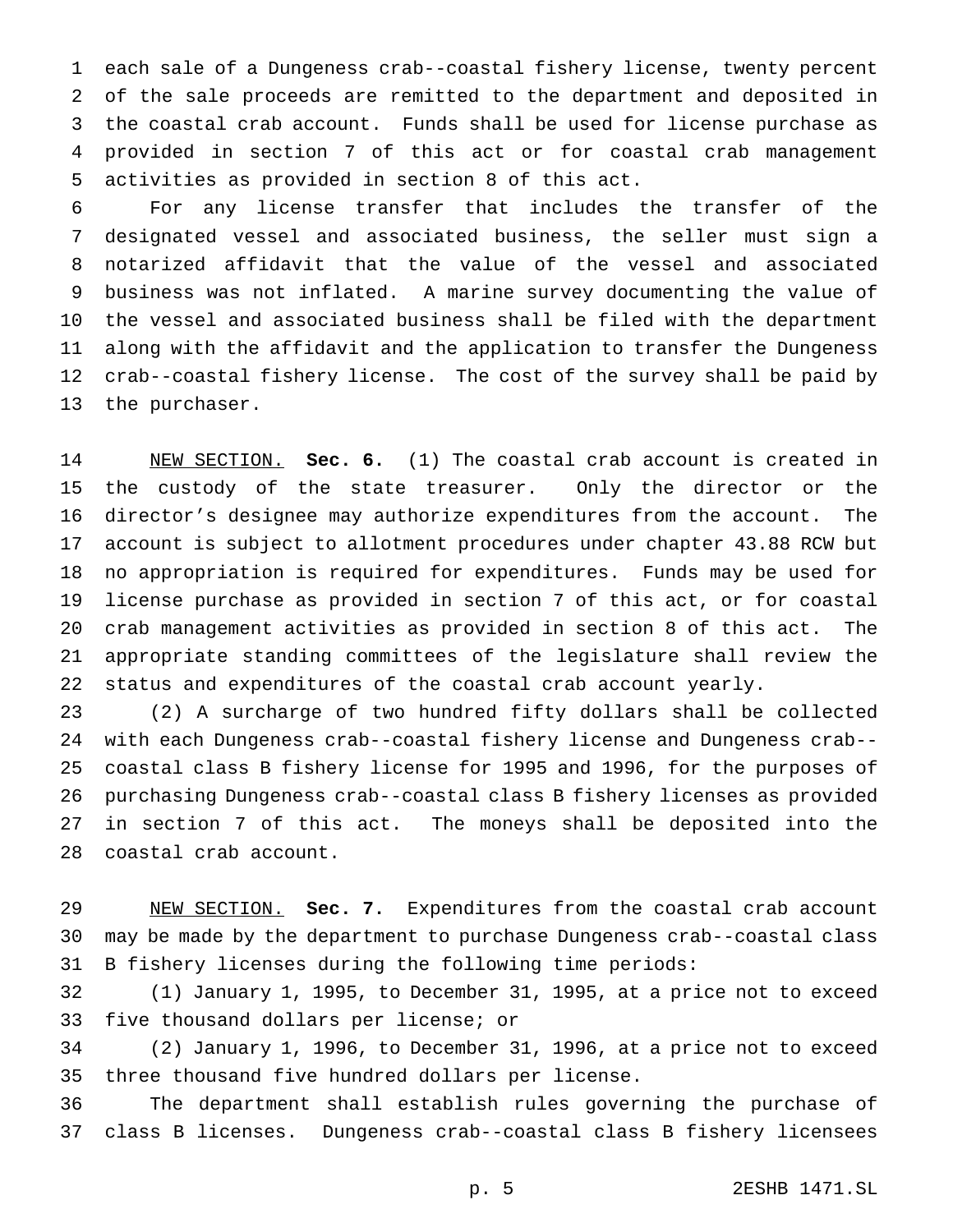may apply to the department for the purposes of selling their license on a willing seller basis. Licenses will be purchased in the order applications are received, or as funds allow.

 NEW SECTION. **Sec. 8.** Expenditures from the coastal crab account may be made by the department for management of the coastal crab resource. Management activities may include studies of resource viability, interstate negotiations concerning regulation of the offshore crab resource, resource enhancement projects, or other activities as determined by the department.

 NEW SECTION. **Sec. 9.** (1) An Oregon resident who can show historical and continuous participation in the Washington state coastal crab fishery by having held a nonresident Non-Puget Sound crab pot license issued under RCW 75.28.130 each year from 1990 through 1994, and who has delivered a minimum of eight landings totaling five thousand pounds of crab into Oregon during any two of the four qualifying seasons as provided in section 2(4) of this act as evidenced by valid Oregon fish receiving tickets, shall be issued a nonresident Dungeness crab--coastal fishery license valid for fishing in Washington state waters north from the Oregon-Washington boundary to United States latitude forty-six degrees thirty minutes north. Such license shall be issued upon application and submission of proof of delivery.

 (2) This section shall become effective contingent upon reciprocal statutory authority in the state of Oregon providing for equal access for Washington state coastal crab fishers to Oregon territorial coastal waters north of United States latitude forty-five degrees fifty-eight minutes north, and Oregon waters of the Columbia river.

 NEW SECTION. **Sec. 10.** (1) The following restrictions apply to vessel designations and substitutions on Dungeness crab--coastal fishery licenses and Dungeness crab--coastal class B fishery licenses: (a) The holder of the license may not designate on the license a vessel the hull length of which exceeds ninety-nine feet, nor may the holder change vessel designation if the hull length of the vessel proposed to be designated exceeds the hull length of the currently 34 designated vessel by more than ten feet;

 (b) If the hull length of the vessel proposed to be designated is comparable to or exceeds by up to one foot the hull length of the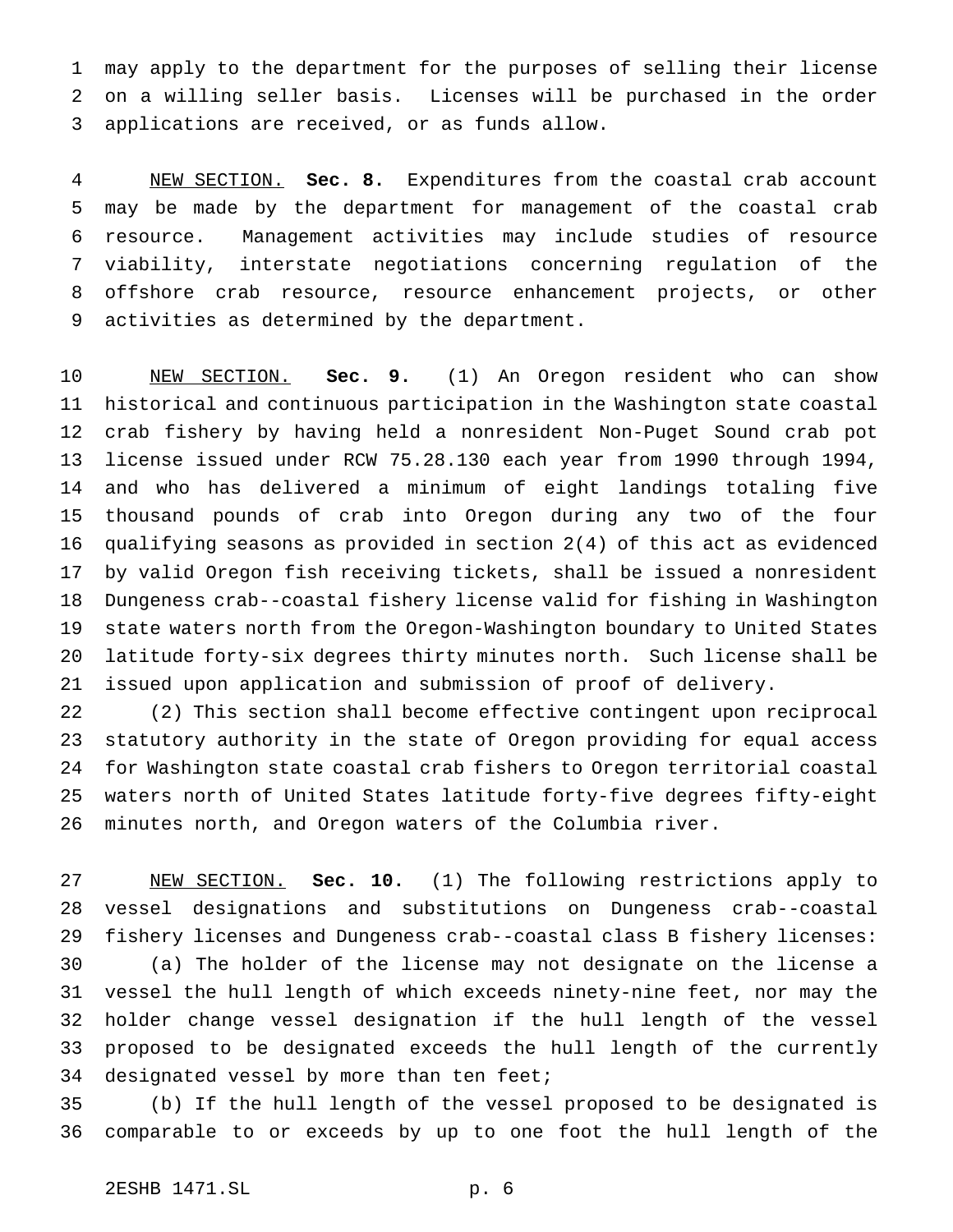currently designated vessel, the department may change the vessel designation no more than once in any two consecutive Washington state coastal crab seasons unless the currently designated vessel is lost or in disrepair such that it does not safely operate, in which case the department may allow a change in vessel designation;

 (c) If the hull length of the vessel proposed to be designated exceeds by between one and ten feet the hull length of the currently designated vessel, the department may change the vessel designation no more than once in any five consecutive Washington state coastal crab seasons, unless a request is made by the license holder during a Washington state coastal crab season for an emergency change in vessel designation. If such an emergency request is made, the director may allow a temporary change in designation to another vessel, if the hull length of the other vessel does not exceed by more than ten feet the hull length of the currently designated vessel.

 (2) For the purposes of this section, "hull length" means the length of a vessel's hull as shown by United States coast guard documentation or marine survey, or for vessels that do not require United States coast guard documentation, by manufacturer's specifications or marine survey.

 **Sec. 11.** RCW 75.28.044 and 1993 sp.s. c 17 s 45 are each amended to read as follows:

 This section applies to all commercial fishery licenses, delivery licenses, and charter licenses, except for emergency salmon delivery licenses.

 (1) The holder of a license subject to this section may substitute the vessel designated on the license or designate a vessel if none has previously been designated if the license holder:

(a) Surrenders the previously issued license to the department;

 (b) Submits to the department an application that identifies the currently designated vessel, the vessel proposed to be designated, and any other information required by the department; and

(c) Pays to the department a fee of thirty-five dollars.

 (2) Unless the license holder owns all vessels identified on the 35 application described in subsection  $(1)(b)$  of this section or unless the vessel is designated on a Dungeness crab--coastal or a Dungeness 37 crab--coastal class B fishery license, the following restrictions apply to changes in vessel designation: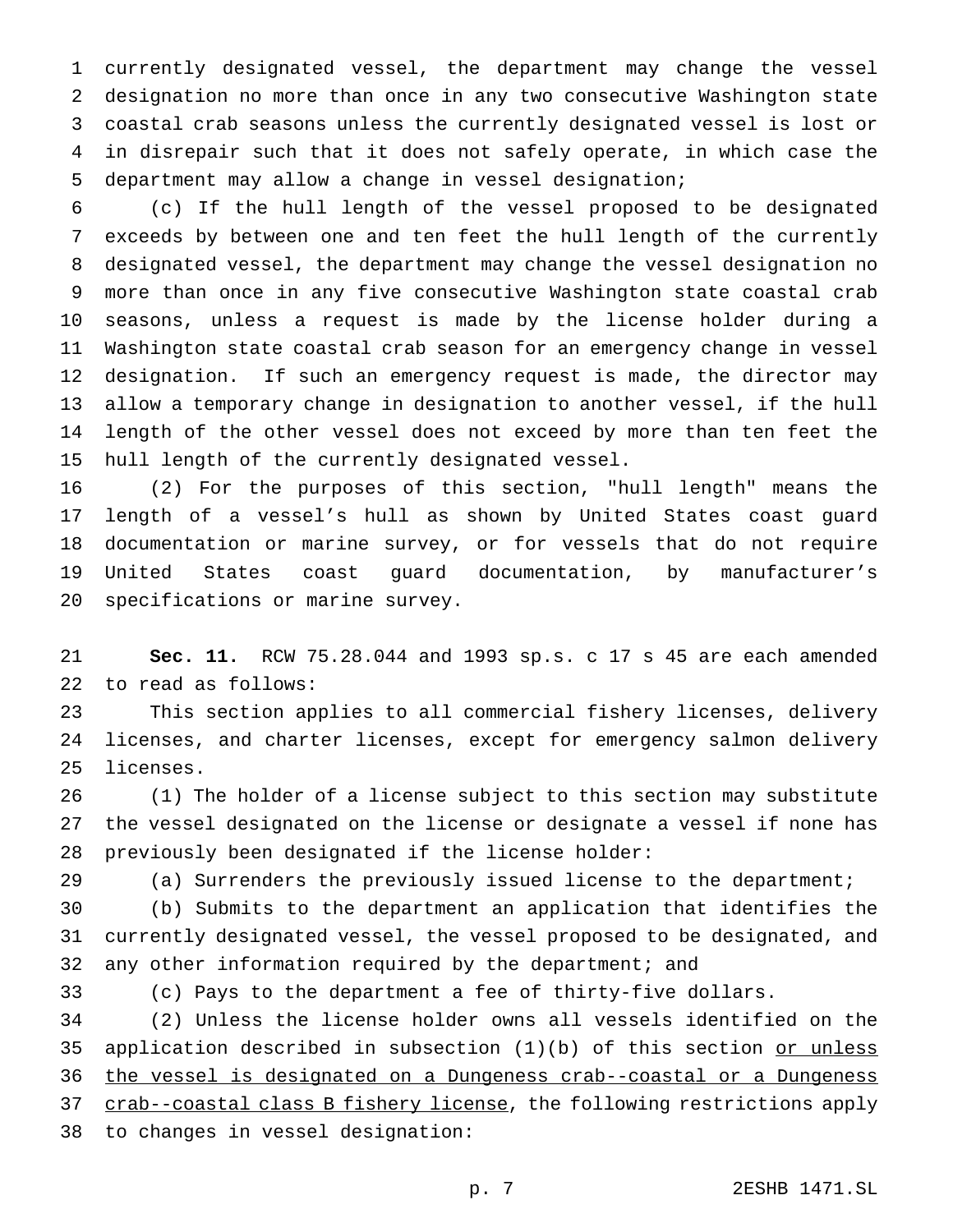(a) The department shall change the vessel designation on the license no more than four times per calendar year.

 (b) The department shall change the vessel designation on the license no more than once in any seven-day period.

 **Sec. 12.** RCW 75.28.046 and 1993 c 340 s 9 are each amended to read as follows:

 This section applies to all commercial fishery licenses, delivery licenses, and charter licenses, except for whiting--Puget Sound fishery licenses and emergency salmon delivery licenses.

 (1) The license holder may engage in the activity authorized by a 11 license subject to this section. With the exception of Dungeness crab--coastal fishery class B licensees licensed under section 2(3) of 13 this act, the holder of a license subject to this section may also 14 designate up to two alternate operators for the license. Dungeness crab--coastal fishery class B licensees may not designate alternate 16 operators. A person designated as an alternate operator must possess an alternate operator license issued under section 23 of this act and RCW 75.28.048.

 (2) The fee to change the alternate operator designation is twenty-two dollars.

 NEW SECTION. **Sec. 13.** Except as provided under section 17 of this act, the director shall issue no new Dungeness crab--coastal fishery licenses after December 31, 1995. A person may renew an existing license only if the person held the license sought to be renewed during the previous year or acquired the license by transfer from someone who held it during the previous year, and if the person has not subsequently transferred the license to another person. Where the person failed to obtain the license during the previous year because of a license suspension, the person may qualify for a license by establishing that the person held such a license during the last year in which the license was not suspended.

 **Sec. 14.** RCW 75.28.130 and 1993 sp.s. c 17 s 40 are each amended to read as follows:

 (1) This section establishes commercial fishery licenses required for shellfish fisheries and the annual fees for those licenses. The director may issue a limited-entry commercial fishery license only to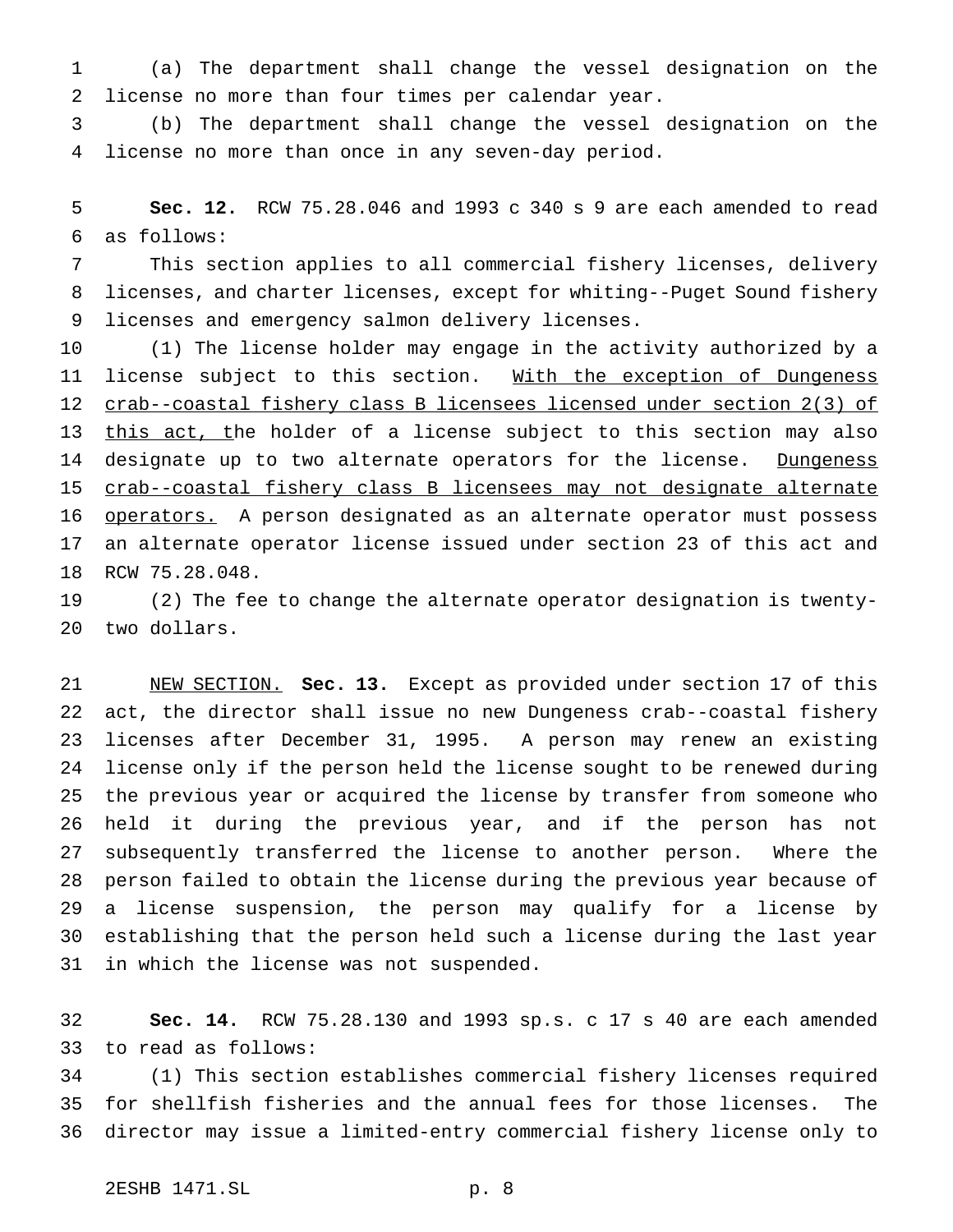a person who meets the qualifications established in applicable governing sections of this title.

| 3  | Fishery                                   | Annual Fee        |                                 | Vessel                       | Limited |
|----|-------------------------------------------|-------------------|---------------------------------|------------------------------|---------|
| 4  | (Governing section(s))                    | Resident          |                                 | Nonresident Required?        | Entry?  |
| 5  | (a) Burrowing shrimp                      | \$185             | \$295                           | Yes                          | No      |
| б  | (b) $((Grab-pot -$                        | <del>\$295</del>  | <del>\$520</del>                | $_{\rm Yes}$                 | No      |
| 7  | $(e)$ Crab pot $\leftarrow$               | <del>\$130-</del> | <del>\$185</del>                | $_{\rm Yes}$                 | ₩o      |
| 8  | Puget Sound                               |                   |                                 |                              |         |
| 9  | $(d))$ Crab ring net«                     | \$130             | \$185                           | Yes                          | No      |
| 10 | Non-Puget Sound                           |                   |                                 |                              |         |
| 11 | $((e))$ (c) Crab ring net«                | \$130             | \$185                           | Yes                          | No      |
| 12 | Puget Sound                               |                   |                                 |                              |         |
| 13 | $((\text{f})))$ (d) Dungeness crab« \$295 |                   | \$520                           | Yes                          | Yes     |
| 14 | coastal (section 2                        |                   |                                 |                              |         |
| 15 | of this act)                              |                   |                                 |                              |         |
| 16 | (e) Dungeness crab«                       | \$295             | \$520                           | $Yes$                        | Yes     |
| 17 | coastal, class B                          |                   |                                 |                              |         |
| 18 | (section 2 of this act)                   |                   |                                 |                              |         |
| 19 | (f) Dungeness crab«                       | \$130             | \$185                           | Yes                          | Yes     |
| 20 | Puget Sound                               |                   |                                 |                              |         |
| 21 | (RCW 75.30.130)                           |                   |                                 |                              |         |
| 22 | (g) Emerging commercial                   | \$185             | \$295                           | <b>Determined Determined</b> |         |
| 23 | fishery (RCW 75.30.220)                   |                   |                                 | by rule                      | by rule |
| 24 | and 75.28.740)                            |                   |                                 |                              |         |
| 25 | (h) Geoduck (RCW                          | $\frac{1}{2}$     | $\begin{matrix} 0 \end{matrix}$ | Yes                          | Yes     |
| 26 | 75.30.280)                                |                   |                                 |                              |         |
| 27 | (i) Hardshell clam                        | \$530             | \$985                           | Yes                          | No      |
| 28 | mechanical harvester                      |                   |                                 |                              |         |
| 29 | (RCW 75.28.280)                           |                   |                                 |                              |         |
| 30 | (j) Oyster reserve                        | \$130             | \$185                           | No                           | No      |
| 31 | (RCW 75.28.290)                           |                   |                                 |                              |         |
| 32 | (k) Razor clam                            | \$130             | \$185                           | No                           | No      |
| 33 | (l) Sea cucumber dive                     | \$130             | \$185                           | Yes                          | Yes     |
| 34 | (RCW 75.30.250)                           |                   |                                 |                              |         |
| 35 | (m) Sea urchin dive                       | \$130             | \$185                           | Yes                          | Yes     |
| 36 | (RCW 75.30.210)                           |                   |                                 |                              |         |
| 37 | (n) Shellfish dive                        | $((\$525))$       | $((\$1045))$                    | Yes                          | No      |
| 38 |                                           | \$130             | \$185                           |                              |         |
| 39 | (o) Shellfish pot                         | \$130             | \$185                           | Yes                          | No      |
| 40 | (p) Shrimp pot«                           | \$325             | \$575                           | Yes                          | No      |
| 41 | Hood Canal                                |                   |                                 |                              |         |
| 42 | (q) Shrimp trawl«                         | \$240             | \$405                           | Yes                          | No      |
| 43 | Non-Puget Sound                           |                   |                                 |                              |         |
| 44 | (r) Shrimp trawl«                         | \$185             | \$295                           | Yes                          | No      |
| 45 | Puget Sound                               |                   |                                 |                              |         |
| 46 | (s) Squid                                 | \$185             | \$295                           | Yes                          | No      |
|    |                                           |                   |                                 |                              |         |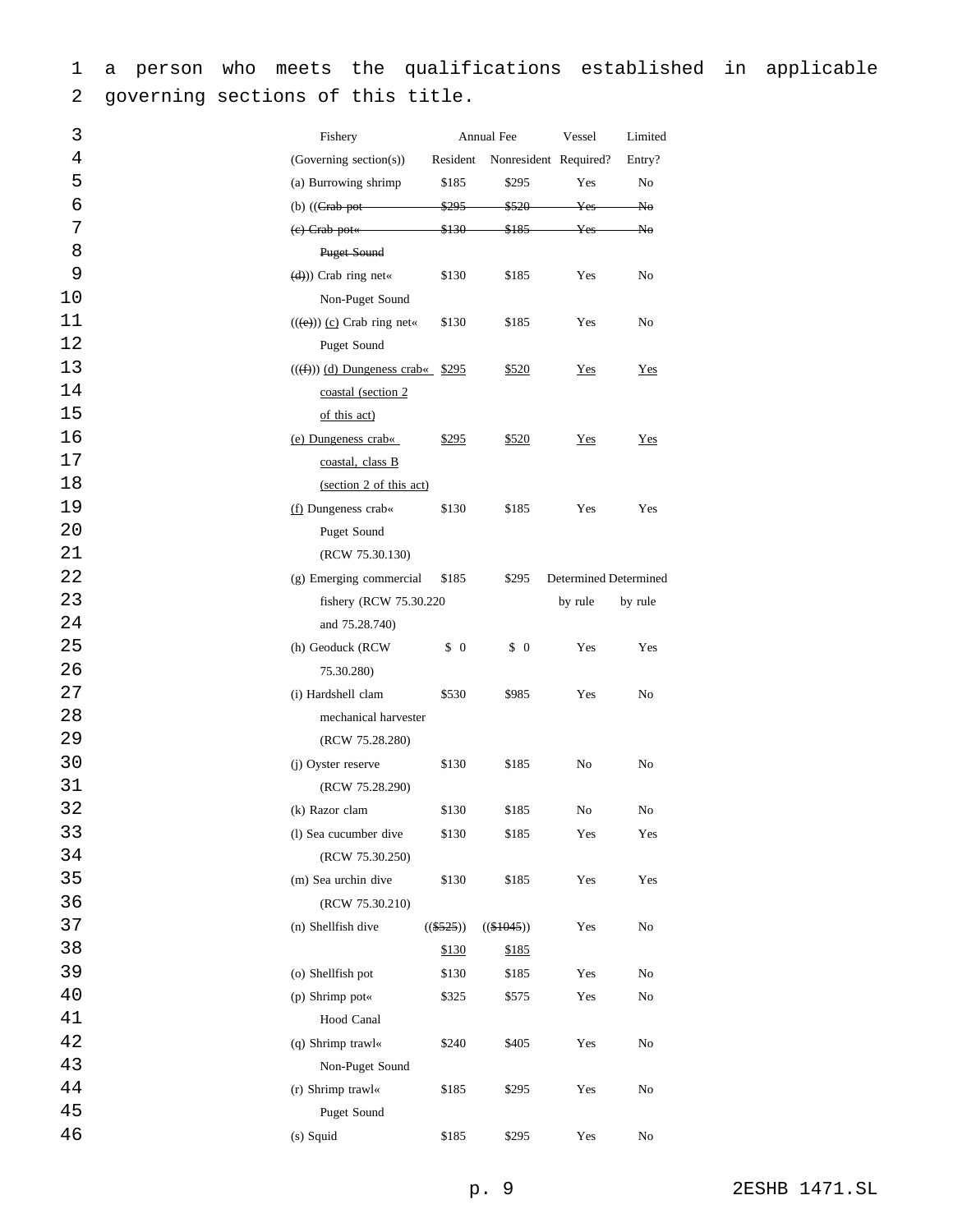(2) The director may by rule determine the species of shellfish that may be taken with the commercial fishery licenses established in this section, the gear that may be used with the licenses, and the areas or waters in which the licenses may be used. Where a fishery license has been established for a particular species, gear, geographical area, or combination thereof, a more general fishery license may not be used to take shellfish in that fishery.

 NEW SECTION. **Sec. 15.** A surcharge of fifty dollars shall be collected with each Dungeness crab--coastal fishery license issued under RCW 75.28.130 until June 30, 2000, and with each Dungeness crab-- coastal class B fishery license issued under RCW 75.28.130 until December 31, 1997. Moneys collected under this section shall be placed in the Dungeness crab appeals account hereby created in the state treasury. The account is subject to allotment procedures under chapter 43.88 RCW, but no appropriation is required for expenditures. Expenditures from the account shall only be used for processing appeals related to the issuance of Dungeness crab--coastal fishery licenses.

 NEW SECTION. **Sec. 16.** (1) It is unlawful for Dungeness crab-- coastal fishery licensees to take Dungeness crab in the waters of the exclusive economic zone westward of the states of Oregon or California and land crab taken in those waters into Washington state unless the licensee also holds the licenses, permits, or endorsements, required by Oregon or California to land crab into Oregon or California, respectively.

 (2) This section becomes effective only upon reciprocal legislation being enacted by both the states of Oregon and California. For purposes of this section, "exclusive economic zone" means that zone defined in the federal fishery conservation and management act (16 U.S.C. Sec. 1802) as of the effective date of this section or as of a subsequent date adopted by rule of the director.

 NEW SECTION. **Sec. 17.** If fewer than one hundred seventy-five persons are eligible for Dungeness crab--coastal fishery licenses, the director may accept applications for new licenses. Additional licenses issued may maintain a maximum of one hundred seventy-five licenses in the Washington coastal crab fishery. If additional licenses are to be issued, the director shall adopt rules governing the notification,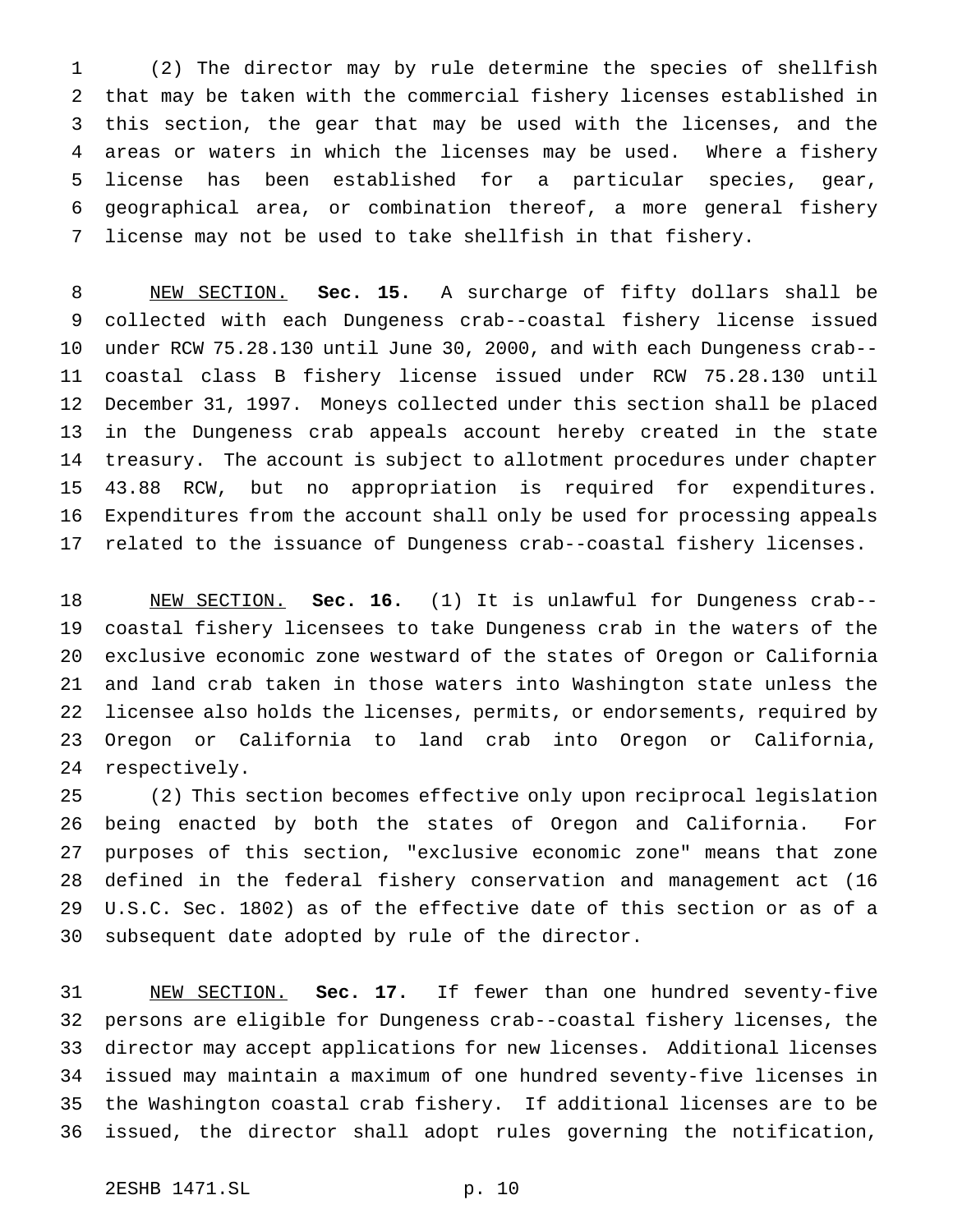application, selection, and issuance procedures for new Dungeness crab--coastal fishery licenses, based on recommendations of the review board established under RCW 75.30.050.

 **Sec. 18.** RCW 75.30.050 and 1993 c 376 s 9 and 1993 c 340 s 27 are each reenacted and amended to read as follows:

 (1) The director shall appoint three-member advisory review boards to hear cases as provided in RCW 75.30.060. Members shall be from:

 (a) The salmon charter boat fishing industry in cases involving salmon charter licenses or angler permits;

 (b) The commercial salmon fishing industry in cases involving commercial salmon fishery licenses;

 (c) The commercial crab fishing industry in cases involving 13 Dungeness crab--Puget Sound fishery licenses;

 (d) The commercial herring fishery in cases involving herring fishery licenses;

 (e) The commercial Puget Sound whiting fishery in cases involving whiting--Puget Sound fishery licenses;

 (f) The commercial sea urchin fishery in cases involving sea urchin dive fishery licenses;

 (g) The commercial sea cucumber fishery in cases involving sea 21 cucumber dive fishery licenses; ((and))

 (h) The commercial ocean pink shrimp industry (Pandalus jordani) in 23 cases involving ocean pink shrimp delivery licenses; and

 (i) The commercial coastal crab fishery in cases involving Dungeness crab--coastal fishery licenses and Dungeness crab--coastal 26 class B fishery licenses. The members shall include one person from 27 the commercial crab processors, one Dungeness crab--coastal fishery 28 license holder, and one citizen representative of a coastal community.

 (2) Members shall serve at the discretion of the director and shall be reimbursed for travel expenses as provided in RCW 43.03.050, 43.03.060, and 43.03.065.

 NEW SECTION. **Sec. 19.** The director may reduce the landing requirements established under section 2 of this act upon the recommendation of an advisory review board established under RCW 75.30.050, but the director may not entirely waive the landing requirement. The advisory review board may recommend a reduction of the landing requirement in individual cases if in the board's judgment,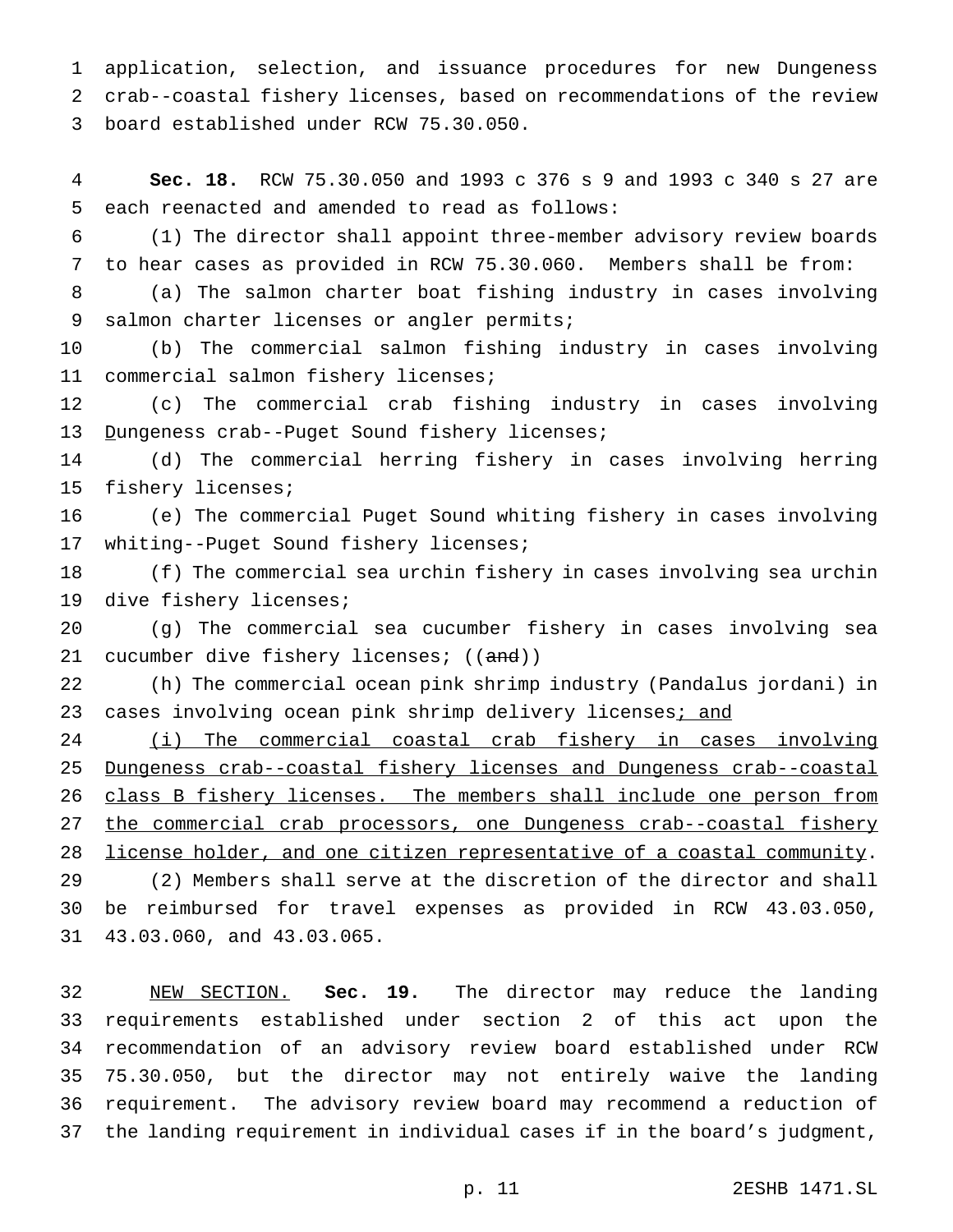extenuating circumstances prevented achievement of the landing requirement. The director shall adopt rules governing the operation of the advisory review board and defining "extenuating circumstances." Extenuating circumstances may include situations in which a person had a vessel under construction such that qualifying landings could not be made. In defining extenuating circumstances, special consideration shall be given to individuals who can provide evidence of lack of access to capital based on past discrimination due to race, creed, color, sex, national origin, or disability.

 NEW SECTION. **Sec. 20.** The department, with input from Dungeness crab--coastal fishery licensees and processors, shall prepare a resource plan to achieve even-flow harvesting and long-term stability of the coastal Dungeness crab resource. The plan may include pot limits, further reduction in the number of vessels, individual quotas, trip limits, area quotas, or other measures as determined by the department. The plan shall be submitted to the appropriate standing committees of the legislature by December 1, 1995.

 **Sec. 21.** RCW 75.28.125 and 1993 sp.s. c 17 s 39 and 1993 c 376 s 3 are each reenacted and amended to read as follows:

 (1) Except as provided in subsection (2) of this section, it is unlawful to deliver with a commercial fishing vessel food fish or shellfish taken in offshore waters to a port in the state without a 23 ((nonsalmon)) nonlimited entry delivery license. As used in this 24 section, "food fish" does not include salmon. As used in this section, "shellfish" does not include ocean pink shrimp or coastal crab. The 26 annual license fee for a ((nonsalmon)) nonlimited entry delivery license is one hundred ten dollars for residents and two hundred dollars for nonresidents.

 (2) Holders of salmon troll fishery licenses issued under RCW 75.28.110, salmon delivery licenses issued under RCW 75.28.113, crab pot fishery licenses issued under RCW 75.28.130, food fish trawl--Non-32 Puget Sound fishery licenses issued under RCW 75.28.120, Dungeness crab--coastal fishery licenses, ocean pink shrimp delivery licenses, and shrimp trawl--Non-Puget Sound fishery licenses issued under RCW 75.28.130 may deliver food fish or shellfish taken in offshore waters 36 without a ((nonsalmon)) nonlimited entry delivery license.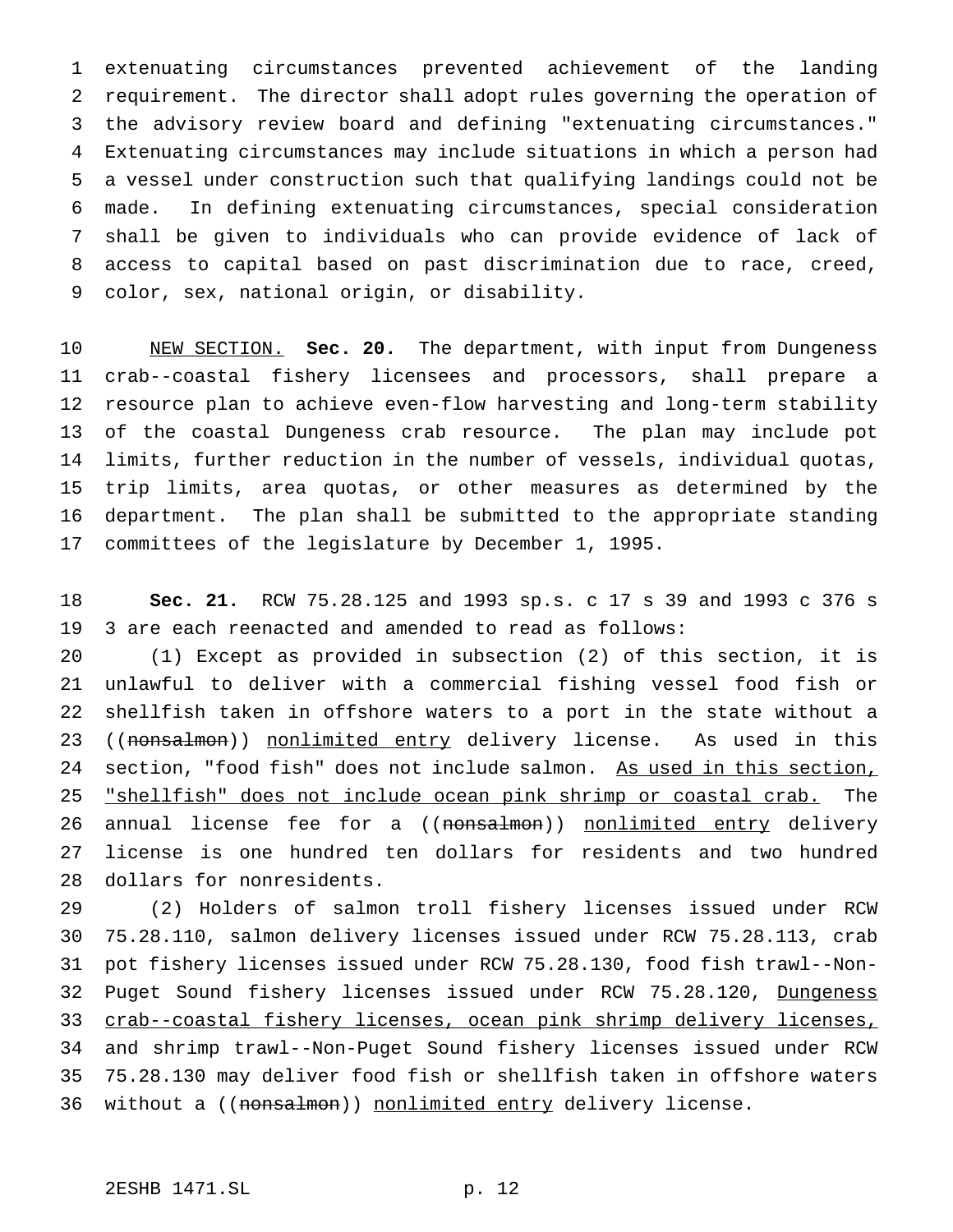(3) A ((nonsalmon)) nonlimited entry delivery license authorizes no taking of food fish or shellfish from state waters.

 **Sec. 22.** RCW 75.28.113 and 1993 sp.s. c 17 s 36 are each amended to read as follows:

 (1) It is unlawful to deliver salmon taken in offshore waters to a place or port in the state without a salmon delivery license from the director. The annual fee for a salmon delivery license is three hundred eighty dollars for residents and six hundred eighty-five dollars for nonresidents. The annual surcharge under RCW 75.50.100 is 10 one hundred dollars for each license. Holders of ((<del>nonsalmon</del>)) 11 nonlimited entry delivery licenses issued under RCW 75.28.125 may apply 12 the ((nonsalmon)) nonlimited entry delivery license fee against the salmon delivery license fee.

 (2) Only a person who meets the qualifications established in RCW 75.30.120 may hold a salmon delivery license issued under this section.

 (3) A salmon delivery license authorizes no taking of salmon or other food fish or shellfish from the waters of the state.

 (4) If the director determines that the operation of a vessel under a salmon delivery license results in the depletion or destruction of the state's salmon resource or the delivery into this state of salmon products prohibited by law, the director may revoke the license under the procedures of chapter 34.05 RCW.

 NEW SECTION. **Sec. 23.** (1) Section 15 of this act is added to chapter 75.28 RCW.

 (2) Sections 2 through 10, 13, 16, 17, 19, and 20 of this act are each added to chapter 75.30 RCW.

 NEW SECTION. **Sec. 24.** If any provision of this act or its application to any person or circumstance is held invalid, the remainder of the act or the application of the provision to other persons or circumstances is not affected.

 NEW SECTION. **Sec. 25.** Sections 1 through 5, 9 through 19, and 21 through 24 of this act shall take effect January 1, 1995.

 NEW SECTION. **Sec. 26.** Section 8 of this act shall take effect January 1, 1997.